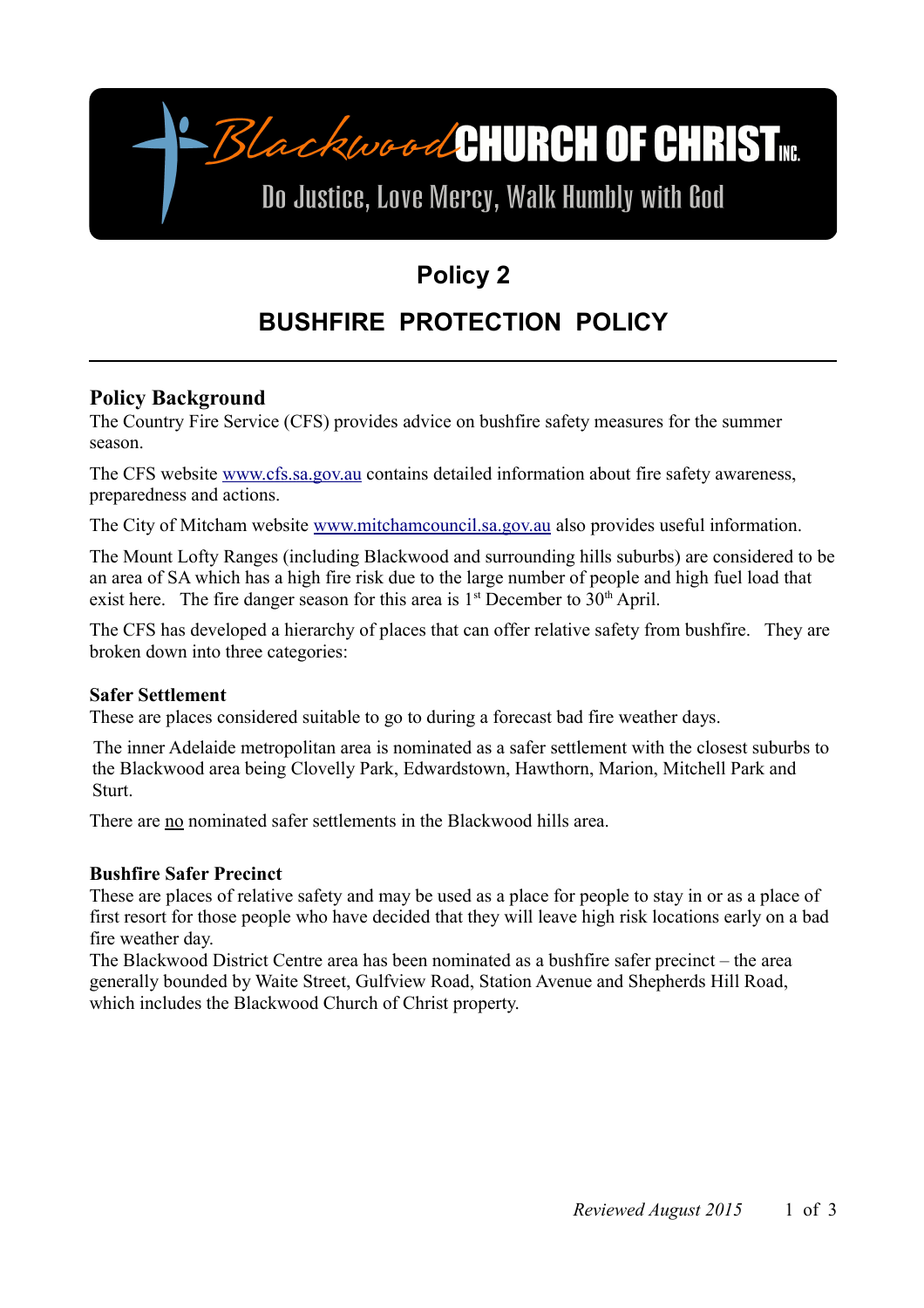#### **Refuge of Last Resort**

These are intended to provide temporary protection until a fire front has passed, and only to be used when a personal Bushfire Survival Plan cannot be implemented. They are generally open spaces such as an oval that could provide some minimal protection.

The places identified in the Blackwood area are Blackwood Hill oval, Trevor Terrace & Craigburn Road Blackwood Hewett Sports Ground, Coromandel Parade & Garnet Avenue Blackwood Bellevue Heights oval, Sargent Parade Bellevue Heights Flinders University ovals, Shepherds Hill Road Bedford Park

## **Policy Purpose**

To provide advice in relation to use of the Blackwood Church of Christ inc premises during the fire ban season.

### **Policy Statement**

Blackwood Church of Christ inc Bushfire Protection Policy is to be consistent with the CFS and SA Government policy and advice.

- 1. The Blackwood Church of Christ inc policy is intended to avoid putting occupants of the premises at any risk during a day of severe, extreme or catastrophic fire danger.
- 2. The Blackwood Church of Christ inc premises will not be declared as a refuge of last resort.
- 3. The premises will be closed and not accessible on days of declared catastrophic fire danger for the Blackwood area.
- 4. If a Sunday is declared as a day of catastrophic fire danger for the Blackwood area, the premises will be closed and there will be no worship service held.

Fire danger ratings are forecast by the Bureau of Meteorology each day after 4:00pm for the following day.

It is considered safer for the congregation and users to implement their personal or family Bushfire Survival Plan rather than putting lives at risk by gathering at the Church.

5. If the premises are occupied when an Emergency Warning Message has been broadcast for the Blackwood area, occupants can choose to leave. The premises will remain open for those who consider it too dangerous to travel.

An Emergency Warning message is issued when there is a bushfire threatening and indicates that "you are in danger and you need to take action immediately; you will be impacted by fire". This message will usually be preceded by the standard emergency warning signal, and be broadcast on ABC local radio (891), FIVEaa, Cruise 1323, MIX 102.3, SAFM, Nova and Triple M.

On all other days the premises will be open for normal programs and activities.